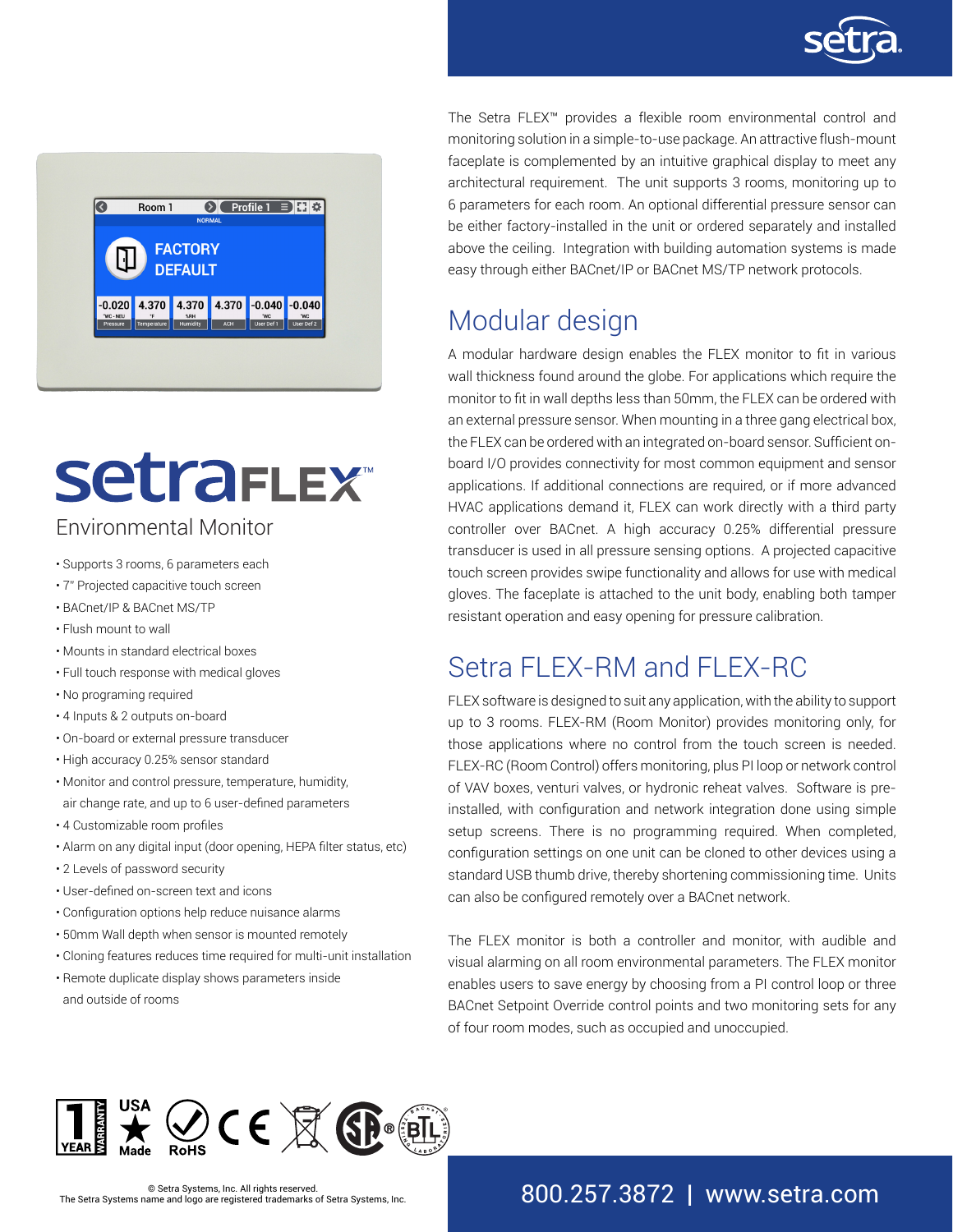

| <b>Physical description</b> |                                                                                              |
|-----------------------------|----------------------------------------------------------------------------------------------|
| <b>Dimensions</b>           | 9.25" W x 6.56" H x 0.625"D<br>(235.0mm x 166.7mm x 15.9mm)                                  |
| <b>Mounting</b>             | Triple-gang, double deep electrical box. RACO 697,<br>Appleton M3-350, or equivalent         |
| Case                        | Fire-retardant plastic UL94 V-0                                                              |
| Weight                      | 2 lbs                                                                                        |
| <b>Display</b>              | 7" Projected Capacitive (PCAP) multi-touch. 800 x 480<br>pixels. Usable with medical gloves. |
| <b>Display brightness</b>   | $1 - 7$                                                                                      |
| <b>USB port</b>             | Micro-USB port for configuration cloning between units<br>and software upgrades.             |
| <b>Audible alarm</b>        | Dual piezo                                                                                   |
| <b>Communications</b>       |                                                                                              |
|                             | Protocols (BACnet objects can be found at setra.com) BTL- compliant                          |
|                             | BACnet/IP using IPv4, Ethernet CAT5 cables with RJ45                                         |
| shielded 16-24 AWG cable    | BACnet MS/TP up to 76.8 kbps, 3-conductor, twisted,                                          |
| <b>Electrical</b>           |                                                                                              |
| Power                       | 24 VDC, 24 VAC (18-30 VAC operational), 50-60 HZ                                             |
| Power draw                  | 13 W max, 10 W typical                                                                       |
| Wire                        | 2 or 3-conductor (depending on application)<br>stranded unshielded twisted pair, 16-24 AWG   |
| Connections                 | <b>Removable Terminal Blocks</b>                                                             |

#### Regulatory compliance

#### CSA, CE, RoHS, WEEE

| <b>Environmental data</b>      |                              |
|--------------------------------|------------------------------|
| Operating temp. °F (°C)        | 32 to 120 (0 to 50)          |
| Storage temp. °F (°C)          | $-40$ to 185 ( $-40$ to 85)  |
| <b>Operating humidity</b>      | 5 to 95% RH (non-condensing) |
| Ingress Protection (IP) rating | IP54                         |

#### Chemical resistance

Exposed surfaces are chemically resistant to vaporized hydrogen peroxide (VHP), formaldehyde, chlorine dioxide (clidox), perchloric acid, sodium hypochlorite 3-6% (bleach), quaternary ammonium 7% in 1:128 tap water (ammonia).

### Performance Accuracy RSS  $\pm 0.25\%$ Non-linearity (BFSL)  $\pm 0.24\%$ Hysteresis ±0.05% Non-repeatability ±0.05% Span setting tol.  $\pm 0.5\%$  Rdg Zero/span shift % FS  $\pm 0.03\%$  PSI  $(\pm 0.05\%$  FS) Overpressure **distribution** to the total to the total to the total to the total to the total to the total to the total to the total to the total to the total to the total to the total to the total to the total to the tota **Pressure media** Air or non-conductive, non-explosive gases **Pressure fittings CONTERNATION Pressure fittings CONTERNATION 3/16**" barbed fittings Altitude 6562 ft. (2000 m) max. **Position** Housing to be 90° in reference to level surface,  $\pm 5^{\circ}$

Specifications subject to change without notice.

### Specifications Software features

#### Home screen

| Rooms supported (3)          | Carousel display to show up to 3 rooms, with monitor and<br>control for each.                                                                                                             |  |  |  |  |
|------------------------------|-------------------------------------------------------------------------------------------------------------------------------------------------------------------------------------------|--|--|--|--|
| Parameters per room (6)      | Badges display pressure, temperature, humidity, air<br>change rate, and up to 6 user-defined parameters. Each<br>capable of monitor or control.<br>All information available over BACnet. |  |  |  |  |
| Room profiles (4)            | Define profiles for room environmental control and<br>monitoring. User-defined text. Used for modes such as<br>occupied, unoccupied, cleaning, or decontamination.                        |  |  |  |  |
| Pressure modes (3)           | Positive, Negative, Neutral                                                                                                                                                               |  |  |  |  |
| <b>Background colors (5)</b> | Green, yellow, blue, red, orange for room condition.                                                                                                                                      |  |  |  |  |
| Text $(2)$                   | User defined lines text that describe room condition.                                                                                                                                     |  |  |  |  |
| lcons(32)                    | Choose from a palette of icons to represent room<br>condition.                                                                                                                            |  |  |  |  |
| Control                      | Control loops assignable per device. PI control loop for<br>on-board analog outputs. User-defined set point limits.<br>All information available over BACnet.                             |  |  |  |  |
| <b>Alarming</b>              |                                                                                                                                                                                           |  |  |  |  |
| Parameters per room (6)      | Visual and audible alarms for pressure, temperature,<br>humidity, air change rate, and up to 6 user-defined<br>parameters.                                                                |  |  |  |  |
| Visual                       | Green = normal, Red = alarm, Yellow = warning                                                                                                                                             |  |  |  |  |
| <b>Audible</b>               | Dual buzzers                                                                                                                                                                              |  |  |  |  |
| <b>Disable</b>               | One-touch all alarms disable function.                                                                                                                                                    |  |  |  |  |
| <b>Silence</b>               | Selectable $0 - \infty$ seconds                                                                                                                                                           |  |  |  |  |
| <b>Delay</b>                 | Selectable 0 - 1200 seconds                                                                                                                                                               |  |  |  |  |
| Latch                        | Alarm option to hold alarm state until<br>manually reset by operator.                                                                                                                     |  |  |  |  |
| Remote                       | Remote annunciation to dedicated unit (p/n SRAN)<br>or to multi-unit room monitor.                                                                                                        |  |  |  |  |

### Dimensions





Shown with in-wall transducer attached



© Setra Systems, Inc. All rights reserved. The Setra Systems name and logo are registered trademarks of Setra Systems, Inc. | www.setra.com | 800.257.3872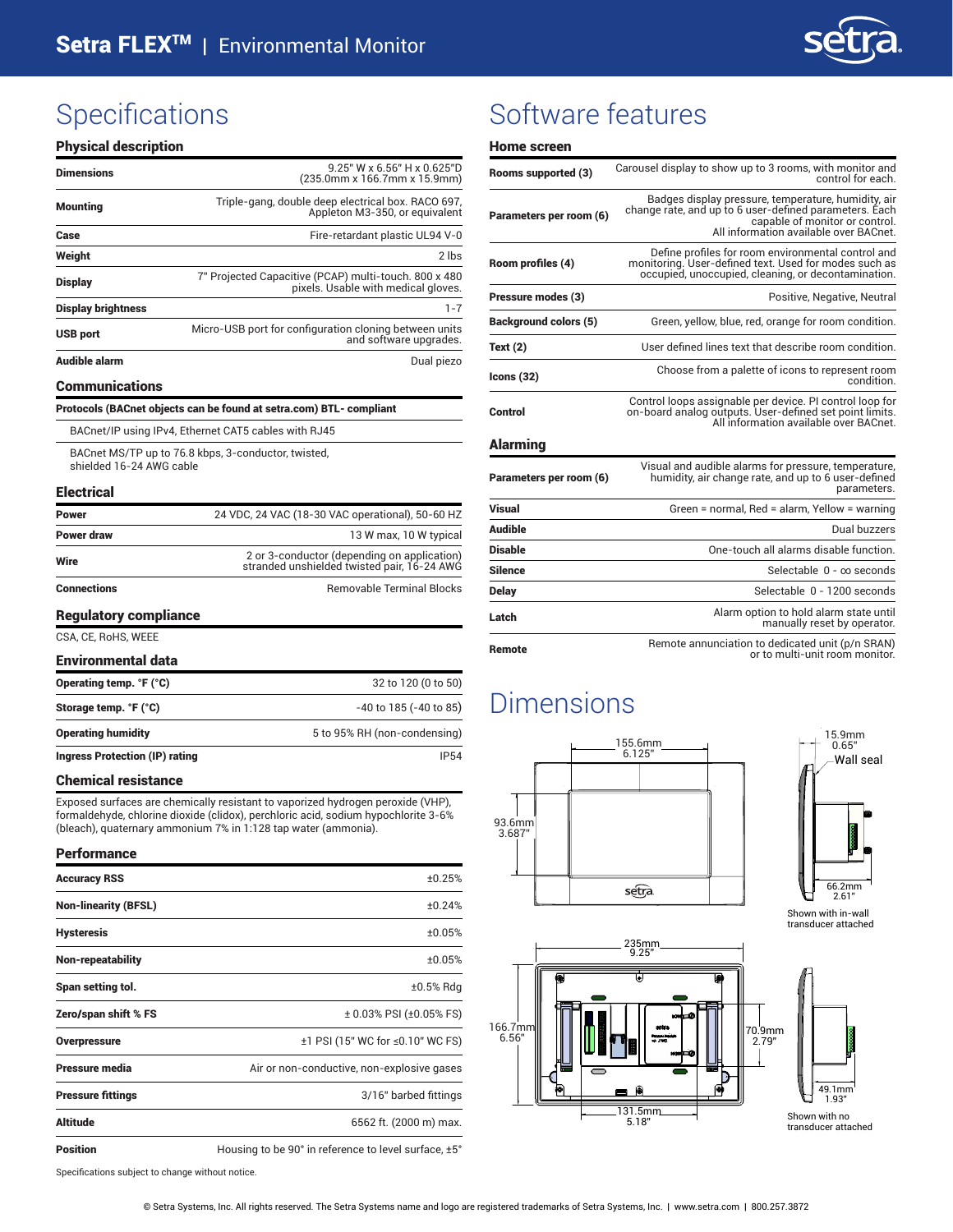

### Ordering information

Example part number: FLEX0R1WBRM7S4

Setra Flex, ±0.10" W.C., Room monitor only with pre-configured badges P, T, RH, ACH, and 2 user-defined badges, 7 inch display, Setra logo on faceplate, *4 pressure snubbers:.*



#### Model 264 Pressure Transducer

Example part number: 2641R25WB11A1F

*Model 264, ±0.25" WC bidirectional pressure range, 4-20 mA output, 1/2 in. conduit enclosure, ±0.25% FS accuracy:* 



### Model 267 Pressure Transducer

Example part number: 2671R25WB11A1FD

*Model 267, ±0.25" WC bidirectional pressure range, 4-20 mA output, 1/2 in. conduit enclosure, ±0.25% FS accuracy with LCD display:*



|              | [1]       | [2]                               |             |    | [3]       |    | [4]                      |                 | $[5]$             |
|--------------|-----------|-----------------------------------|-------------|----|-----------|----|--------------------------|-----------------|-------------------|
| <b>Model</b> |           | Pressure range<br>(bidirectional) |             |    | Output    |    | <b>Electrical</b>        | <b>Accuracy</b> |                   |
| 2671         | Model 267 | <b>R05WB</b>                      | $±0.05"$ WC | 11 | 4-20 mA   |    | Termination<br>$1/2$ in. |                 | ±0.25% FS,        |
|              |           | 0R1WB                             | $±0.1"$ WC  | 2D | $0-5$ VDC | A1 | Conduit<br>Enclosure     | <b>FN</b>       | no LCD<br>display |
|              |           | <b>R25WB</b>                      | $±0.25"$ WC | 2E | 0-10 VDC  |    |                          |                 | ±0.25% FS.        |
|              |           | 0R5WB                             | $±0.5"$ WC  |    |           |    |                          | FD              | w/ LCD            |
|              |           | 001WB                             | $±1"$ WC    |    |           |    |                          |                 | display           |

#### AO **PWR VDC** ⊥  $Al*$  $L2$ mA  $+24V$ COM L1 COM  $\mathsf{Al}\hspace{0.04cm}$ IN **RFI AY** COM  $+24V$ IN<sub>1</sub>  $+24V$ COM **NO**  $+24V$  $\mathbf{C}$  $IN2$  $NC$ COM SERIAL<br>PROPRIETARY  $IN3$ **BACNET**  $\mathbf{1}$ COM  $\overline{2}$  $B+$  $A \mathsf 3$ GND  $\overline{4}$

\*AI for on-board transducer or general AI input.

> SSP-FLEX Rev. G 03/2021 SSP-FLEX Rev. G 03/2021

### Inputs & Outputs

| Universal inputs (3) | 0-5 VDC, 0-10 VDC, or 4-20 mA input signal*<br>Configurable for either Analog or Digital signals. Use<br>external sensors for pressure, temperature, humidity, or<br>any suitable application. Use as digital input for door, HVAC<br>filter DP, or duct static DP pressure switch. |
|----------------------|-------------------------------------------------------------------------------------------------------------------------------------------------------------------------------------------------------------------------------------------------------------------------------------|
| Analog input (1)     | Dedicated for use as input for either on-board pressure<br>transducer, or general AI input. Used only when no<br>transducer is purchased on unit.                                                                                                                                   |
| Analog output (1)    | 0-5 VDC, 0-10 VDC, or 4-20 mA output signal. Use as PI<br>control loop to modulate reheat valves or other analog<br>driven devices, pressure output signal, or mirror an input<br>signal. Can be assigned to any room parameter.                                                    |
| Relay output (1)     | 24 VDC SPDT NO/NC Relay. Use as remote alarm<br>annunciator or other NO/NC applications.<br>Contact rating 2.0A @ 30 VDC                                                                                                                                                            |
| Wire                 | Stranded shielded twisted pair, 16-24 AWG .14-1.5 mm <sup>2</sup><br>cross sectional area                                                                                                                                                                                           |

\*Installer must provide 250Ω resistor required for 4-20mA signal